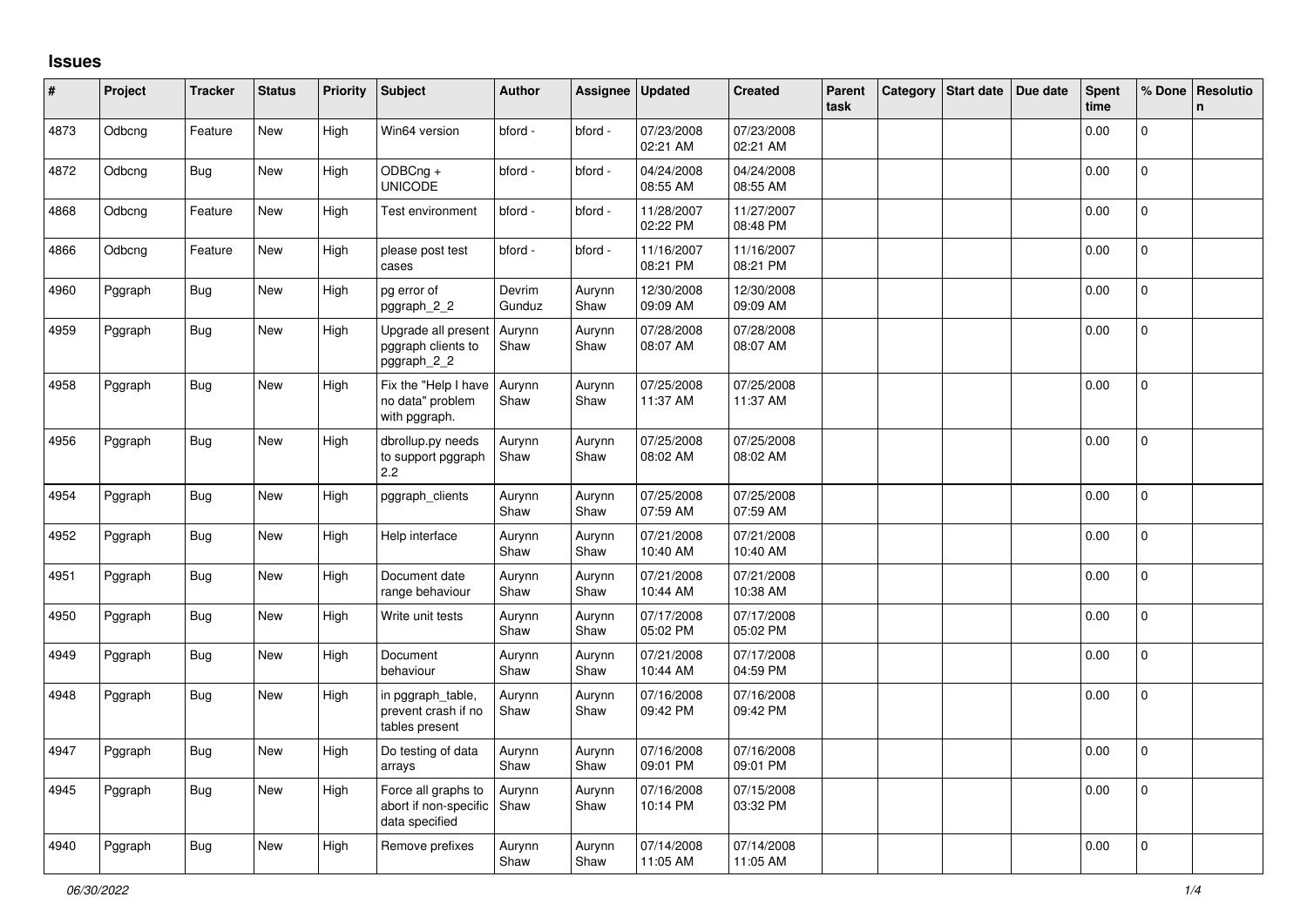| #    | Project   | Tracker        | <b>Status</b> | <b>Priority</b> | <b>Subject</b>                                                                                               | Author                   | Assignee          | <b>Updated</b>         | <b>Created</b>         | Parent<br>task | Category | <b>Start date</b>             | Due date                    | <b>Spent</b><br>time | % Done      | Resolutio<br>n |
|------|-----------|----------------|---------------|-----------------|--------------------------------------------------------------------------------------------------------------|--------------------------|-------------------|------------------------|------------------------|----------------|----------|-------------------------------|-----------------------------|----------------------|-------------|----------------|
| 4937 | Pggraph   | <b>Bug</b>     | New           | High            | Modification of DB<br>Client code for date<br>ranges                                                         | Aurynn<br>Shaw           | Aurynn<br>Shaw    | 07/16/2008<br>10:14 PM | 07/14/2008<br>10:45 AM |                |          |                               |                             | 0.00                 | 0           |                |
| 4936 | Pggraph   | <b>Bug</b>     | New           | High            | Modify averaging<br>functions                                                                                | Aurynn<br>Shaw           | Aurynn<br>Shaw    | 07/14/2008<br>10:12 AM | 07/14/2008<br>10:11 AM |                |          |                               |                             | 0.00                 | $\mathbf 0$ |                |
| 4901 | Pggraph   | Feature        | New           | High            | pggraph_table<br>doesn't list tables                                                                         | bford -                  | Aurynn<br>Shaw    | 12/30/2008<br>01:56 PM | 12/29/2006<br>05:18 PM |                |          |                               |                             | 0.00                 | $\mathbf 0$ |                |
| 4933 | Pggraph   | Feature        | New           | Normal          | Feature requests,<br>pggraph                                                                                 | Aurynn<br>Shaw           | Aurynn<br>Shaw    | 03/12/2008<br>12:44 PM | 03/12/2008<br>12:44 PM |                |          |                               |                             | 0.00                 | 0           |                |
| 4932 | Pggraph   | Feature        | New           | Normal          | Have pggraph<br>directly access Wiki<br>passwords                                                            | Aurynn<br>Shaw           | Aurynn<br>Shaw    | 12/31/2007<br>10:28 AM | 12/31/2007<br>10:28 AM |                |          |                               |                             | 0.00                 | 0           |                |
| 4931 | Pggraph   | Feature        | New           | Normal          | Develop a nagios<br>plugin for pggraph<br>checks                                                             | Devrim<br>Gunduz         | Aurynn<br>Shaw    | 12/18/2007<br>07:24 PM | 12/18/2007<br>07:24 PM |                |          |                               |                             | 0.00                 | 0           |                |
| 4926 | Pggraph   | Feature        | New           | Normal          | insert/update/delete   bford -                                                                               |                          | Aurynn<br>Shaw    | 12/26/2007<br>12:26 PM | 08/20/2007<br>04:15 PM |                |          |                               |                             | 0.00                 | 0           |                |
| 4925 | Pggraph   | Feature        | New           | Normal          | Allow graphing<br>specific intervals                                                                         | Darcy<br>Buskermole<br>n | Aurynn<br>Shaw    | 10/16/2007<br>10:28 AM | 07/03/2007<br>08:28 AM |                |          |                               |                             | 0.00                 | 0           |                |
| 4943 | Pggraph   | <b>Bug</b>     | New           | Low             | <b>Future Planning</b><br>and Ideas                                                                          | Aurynn<br>Shaw           | Aurynn<br>Shaw    | 07/16/2008<br>10:14 PM | 07/14/2008<br>11:32 AM |                |          |                               |                             | 0.00                 | $\mathbf 0$ |                |
| 5328 | pitrtools | <b>Bug</b>     | New           | High            | threaded_rsync.py:<br>--delete-excluded<br>causes all files to<br>be deleted                                 | Eric<br>Worden           |                   | 01/17/2017<br>10:48 AM | 01/17/2017<br>10:48 AM |                |          | 01/17/201                     |                             | 0.00                 | $\mathbf 0$ |                |
| 5315 | pitrtools | Feature        | New           | Normal          | cmd_standby: Data<br>Directory vs.<br>Configuration<br>Directory?                                            | Michael<br>Vitale        | Michael<br>Vitale | 05/14/2015<br>03:57 PM | 05/14/2015<br>03:57 PM |                |          | 05/14/201<br>5                |                             | 0.00                 | 0           |                |
| 5265 | pitrtools | Feature        | New           | Normal          | Avoid the need to<br>manually edit<br>postgresql.conf<br>files                                               | Alexey<br>Klyukin        | Alexey<br>Klyukin | 05/22/2013<br>05:40 AM | 09/17/2012<br>04:13 AM |                |          | 09/17/201<br>2                | 09/30/201<br>2              | 0.00                 | 0           |                |
| 5263 | pitrtools | Discussio<br>n | New           | Normal          | PITRTools ini<br>configuration files<br>are too complex                                                      | Alexey<br>Klyukin        | Alexey<br>Klyukin | 05/22/2013<br>05:41 AM | 09/17/2012<br>04:03 AM |                |          | 09/17/201<br>$\boldsymbol{2}$ | 09/30/201<br>$\overline{c}$ | 0.00                 | 0           |                |
| 5260 | PL/php    | Bug            | New           | High            | The function could<br>not return varchar<br>string -- When<br>there is function<br>definition in<br>includes | anthony<br>chen          |                   | 11/04/2011<br>08:57 AM | 11/02/2011<br>11:16 PM |                |          | 11/02/201                     | 11/11/201                   | 0.00                 | $\mathsf 0$ |                |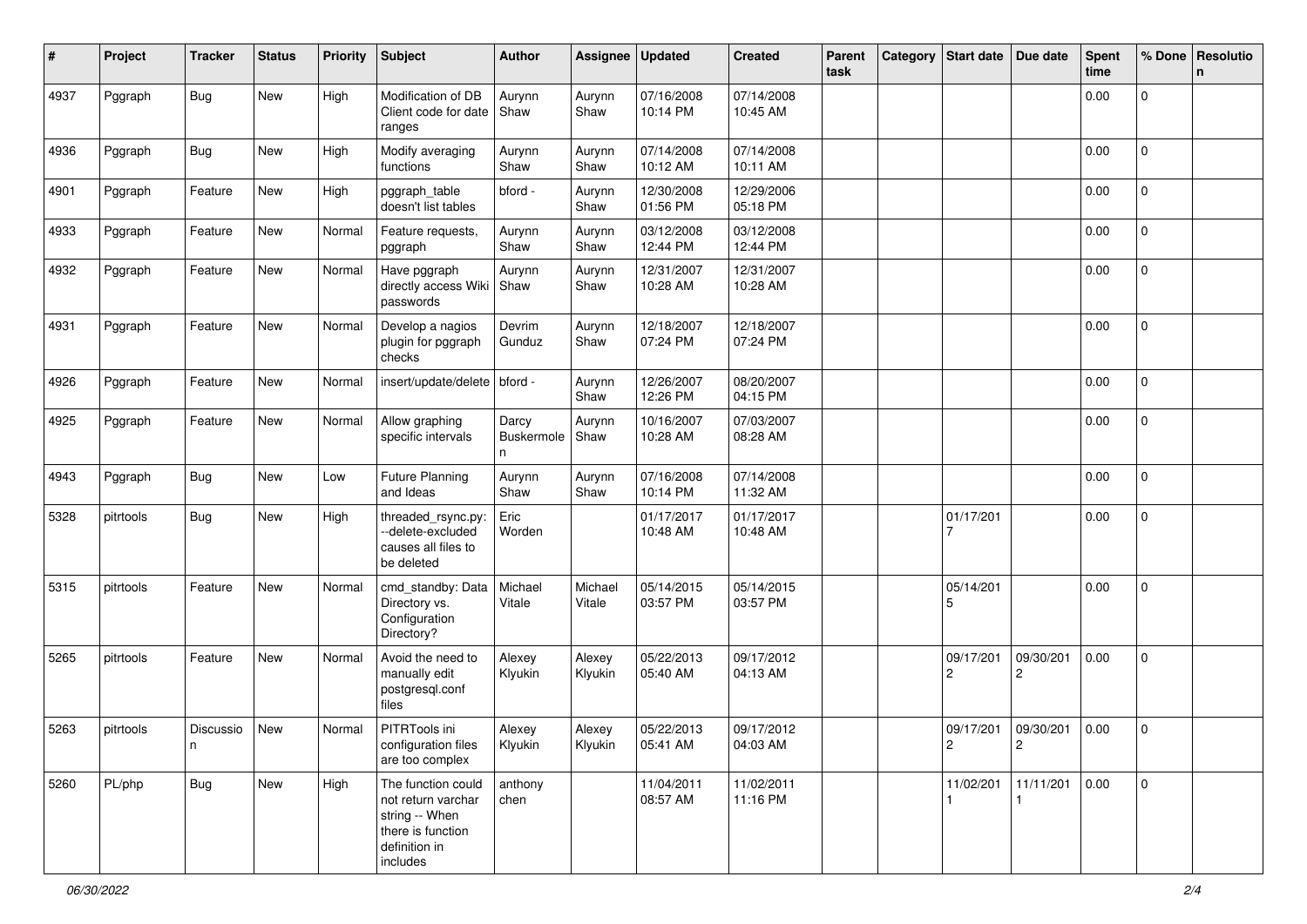| #    | Project            | <b>Tracker</b> | <b>Status</b> | <b>Priority</b> | <b>Subject</b>                                          | Author               | Assignee          | <b>Updated</b>         | <b>Created</b>         | Parent<br>task | Category | Start date   Due date | <b>Spent</b><br>time | % Done              | Resolutio<br>n |
|------|--------------------|----------------|---------------|-----------------|---------------------------------------------------------|----------------------|-------------------|------------------------|------------------------|----------------|----------|-----------------------|----------------------|---------------------|----------------|
| 5350 | PL/php             | <b>Bug</b>     | New           | Normal          | Fwd: Telcel red                                         | briana26c -          |                   | 11/09/2018<br>09:47 PM | 11/09/2018<br>09:47 PM |                |          |                       | 0.00                 | $\mathbf 0$         |                |
| 5349 | PL/php             | Bug            | New           | Normal          | <b>Telcel red</b>                                       | briana26c -          |                   | 11/04/2018<br>11:06 AM | 11/04/2018<br>11:06 AM |                |          |                       | 0.00                 | $\mathbf 0$         |                |
| 5259 | PL/php             | Feature        | New           | Normal          | Add support for<br>anonymous DO<br>blocks.              | Alexey<br>Klyukin    |                   | 05/27/2011<br>05:52 AM | 05/27/2011<br>05:52 AM |                |          | 05/27/201             | 0.00                 | $\overline{0}$      |                |
| 5258 | PL/php             | <b>Bug</b>     | New           | Normal          | Get rid of the<br>trusted PL/PHP                        | Alexey<br>Klyukin    |                   | 05/27/2011<br>05:43 AM | 05/27/2011<br>05:43 AM |                |          | 05/27/201             | 0.00                 | 0                   |                |
| 5256 | PL/php             | Discussio<br>n | New           | Normal          | Creating a PL/php<br>distribution                       | Joshua<br>Drake      |                   | 05/26/2011<br>01:44 PM | 05/21/2011<br>06:36 PM |                |          | 05/21/201             | 0.00                 | $\mathbf 0$         |                |
| 5255 | PL/php             | Bug            | New           | Normal          | support<br><b>TRUNCATE</b><br>triggers                  | Álvaro<br>Herrera    |                   | 05/21/2011<br>04:29 PM | 05/21/2011<br>04:29 PM |                |          | 05/21/201             | 0.00                 | 0                   |                |
| 5236 | PL/php             | Feature        | New           | Normal          | pg_raise to PHP<br>Object                               | Moisés P.<br>Sena    |                   | 07/29/2010<br>11:08 AM | 07/29/2010<br>11:07 AM |                |          | 07/29/201<br>$\Omega$ | 0.00                 | $\mathbf{0}$        |                |
| 5235 | PL/php             | Feature        | New           | Normal          | SPI Object and not<br>function                          | Moisés P.<br>Sena    |                   | 07/29/2010<br>10:48 AM | 07/29/2010<br>10:48 AM |                |          | 07/29/201<br>$\Omega$ | 0.00                 | $\mathbf{0}$        |                |
| 5225 | PL/php             | <b>Bug</b>     | New           | Normal          | Unable to build<br>PL/php on OS X<br>(PHP 5.3)          | Alexey<br>Klyukin    | Alexey<br>Klyukin | 05/27/2011<br>05:05 AM | 06/29/2010<br>05:25 AM |                |          | 06/29/201<br>0        | 0.00                 | 0                   |                |
| 5345 | postgres_fdw       | Bug            | New           | Normal          | Follow-up                                               | Karen<br>Edwards     |                   | 11/28/2017<br>03:16 PM | 11/28/2017<br>03:16 PM |                |          |                       | 0.00                 | $\overline{0}$      |                |
| 5326 | postgres_fdw       | <b>Bug</b>     | New           | Normal          | <b>Ubuntu Users</b><br><b>Email List</b>                | Melony<br>Scheid     |                   | 11/15/2016<br>07:03 AM | 11/15/2016<br>07:03 AM |                |          |                       | 0.00                 | $\mathbf 0$         |                |
| 5318 | postgres_fdw       | <b>Bug</b>     | New           | Normal          | C-Level, VP-Level,<br>Directors and<br>Manager Contacts | Tatum Lau            |                   | 06/08/2016<br>07:52 AM | 06/08/2016<br>07:52 AM |                |          |                       | 0.00                 | 0                   |                |
| 5317 | postgres_fdw       | <b>Bug</b>     | New           | Normal          | Jonie Bittenbender                                      | Jonie<br>Bittenbende |                   | 01/26/2016<br>10:56 PM | 01/26/2016<br>10:56 PM |                |          |                       | 0.00                 | $\mathbf 0$         |                |
| 5316 | postgres_fdw       | Bug            | New           | Normal          | (no subject)                                            | Julieta<br>Clubb     |                   | 01/18/2016<br>04:11 AM | 01/18/2016<br>04:11 AM |                |          |                       | 0.00                 | $\mathbf 0$         |                |
| 5312 | postgres_fdw Bug   |                | New           | Normal          | AutoDesk Users                                          | Kina<br>Lawrence     |                   | 03/09/2015<br>07:36 AM | 03/09/2015<br>07:36 AM |                |          |                       | 0.00                 | $\mathbf 0$         |                |
| 5303 | postgres_fdw       | <b>Bug</b>     | New           | Normal          | [SPAM] Good<br>shoes good prices                        | Alvherre -           |                   | 05/11/2014<br>09:24 AM | 05/11/2014<br>09:24 AM |                |          |                       | 0.00                 | 0                   |                |
| 5301 | postgres_fdw   Bug |                | New           | Normal          | My husband loves<br>Jacob & Co                          | Postgres<br>fdw      |                   | 05/08/2014<br>03:17 AM | 05/08/2014<br>03:17 AM |                |          |                       | 0.00                 | $\mathsf{O}\xspace$ |                |
| 5292 | postgres_fdw Bug   |                | New           | Normal          | [SPAM] Good<br>shoes good prices                        | Ladyregina           |                   | 04/11/2014<br>02:06 PM | 04/11/2014<br>02:06 PM |                |          |                       | 0.00                 | $\pmb{0}$           |                |